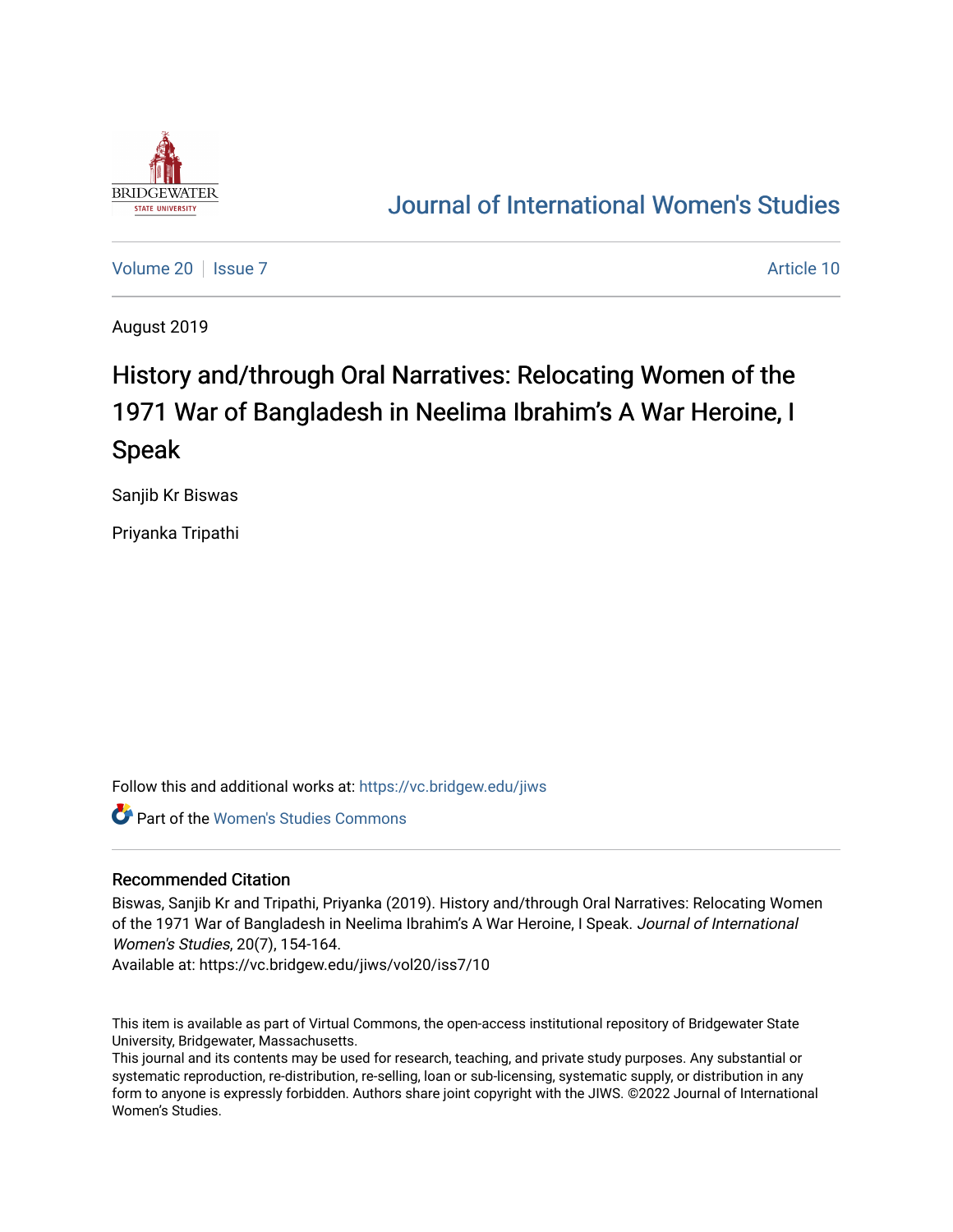#### Biswas and Tripathi: Relocating Women of the 1971 War of Bangladesh

This journal and its contents may be used for research, teaching and private study purposes. Any substantial or systematic reproduction, re-distribution, re-selling, loan or sub-licensing, systematic supply or distribution in any form to anyone is expressly forbidden. ©2019 Journal of International Women's Studies.

# **History and/through Oral Narratives: Relocating Women of the 1971 War of Bangladesh in Neelima Ibrahim's** *A War Heroine, I Speak*

By Sanjib Kr Biswas<sup>1</sup> & Priyanka Tripathi<sup>2</sup>

## **Abstract**

In the postmodern era, one of the primary objectives of oral narratives is to tell the untold stories of history. Amidst the allegations that historical representation of war narratives, tend to be gendered and biased, these oral narratives of women offer not only a fresh perspective to the wars like the 1971 war of Bangladesh, the Sri Lankan Civil War (1983 – 2009) and the Kashmir Insurgency (1989 – present), but also become their own version of pain, suffering, prejudice, and plight. In that sense, they become the voice of the voiceless, giving the victims a chance to assert themselves, despite their subaltern position. They also converge as tools to reinvestigate or rather question the representation of war history and the politics of submerging women in traditional documented historiography. In the context of the 1971 war of Bangladesh, Neelima Ibrahim's *Aami Birangana Balchi* (first published in Bengali in 1994, translated in English as *A War Heroine, I Speak* by Fayeza Hasanat in 2017), was the first narrative of its own kind that addressed victimization and survival of the *Biranganas* or literal brave heroines of the 1971 war. Ibrahim, being an active member of the humanitarian group 'Bangladesh Women's Rehabilitation and Welfare Foundation' was a close observer of their struggle and thus, she recorded their narratives and published it. In a theoretical framework, where oral narratives play a seminal role in this sort of representations, this paper will broadly discuss Neelima Ibrahim's narratives of *Biranganas* of the 1971 war of Bangladesh.

*Keywords:* oral narratives; war narratives; *Biranganas;* 1971 Bangladesh war; gendered violence.

#### **Introduction**

1

"I would love to see the day when a young man or woman of this generation will come to greet me as a brave warrior, the bearer of their national flag, and the protector of their motherland. I would love to see a smile of recognition on their faces. I know it is an impossible dream, because I know that my contribution to the war and my existence as a war heroine is hidden from their knowledge. I know for sure that history has made it impossible for them to know of my existence." --*Rina's Story* in *A War Heroine, I Speak* (2017)

Literary narratives throughout the world are replete with instances wherein poets and novelists have taken their resources from oral narratives in the forms of love song, lore, and

1

<sup>&</sup>lt;sup>1</sup> Sanjib Kr Biswas is a Research Scholar in the Department of Humanities and Social Sciences, IIT Patna, India. He received State level prizes for composition. He has published research articles with *Asiatic: IIUM Journal of English Language and Literature*, *Language in India* etc. For his PhD dissertation he is tentatively working on the title, "Women and/in the 1971 War of Bangladesh: Representation in Feminist Narratives". He can be reached at his email: [sanjib.phs16@iitp.ac.in](mailto:sanjib.phs16@iitp.ac.in) and ORCID: [https://orcid.org/0000-0002-9351-489X.](https://orcid.org/0000-0002-9351-489X)

<sup>2</sup> Dr. Priyanka Tripathi is an Assistant Professor of English, Department of Humanities and Social Sciences, IIT Patna, India. She has published with *Indian Literature* (Sahitya Akademi), *Literature & History* (SAGE), *Asiatic: IIUM Journal of English Language and Literature, Rupkatha Journal hoon Interdisciplinary Studies in Humanities*, *IUP Journal of English Studies*, *Atlantic Literary Review*, *The Commonwealth Review* etc. She works in the area of Indian Writing in English, Gender and Sexuality Studies and Literary Censorship. She can be reached at her email: [priyankatripathi@iitp.ac.in](mailto:priyankatripathi@iitp.ac.in) and ORCID: [https://orcid.org/0000-0002-9522-3391.](https://orcid.org/0000-0002-9522-3391)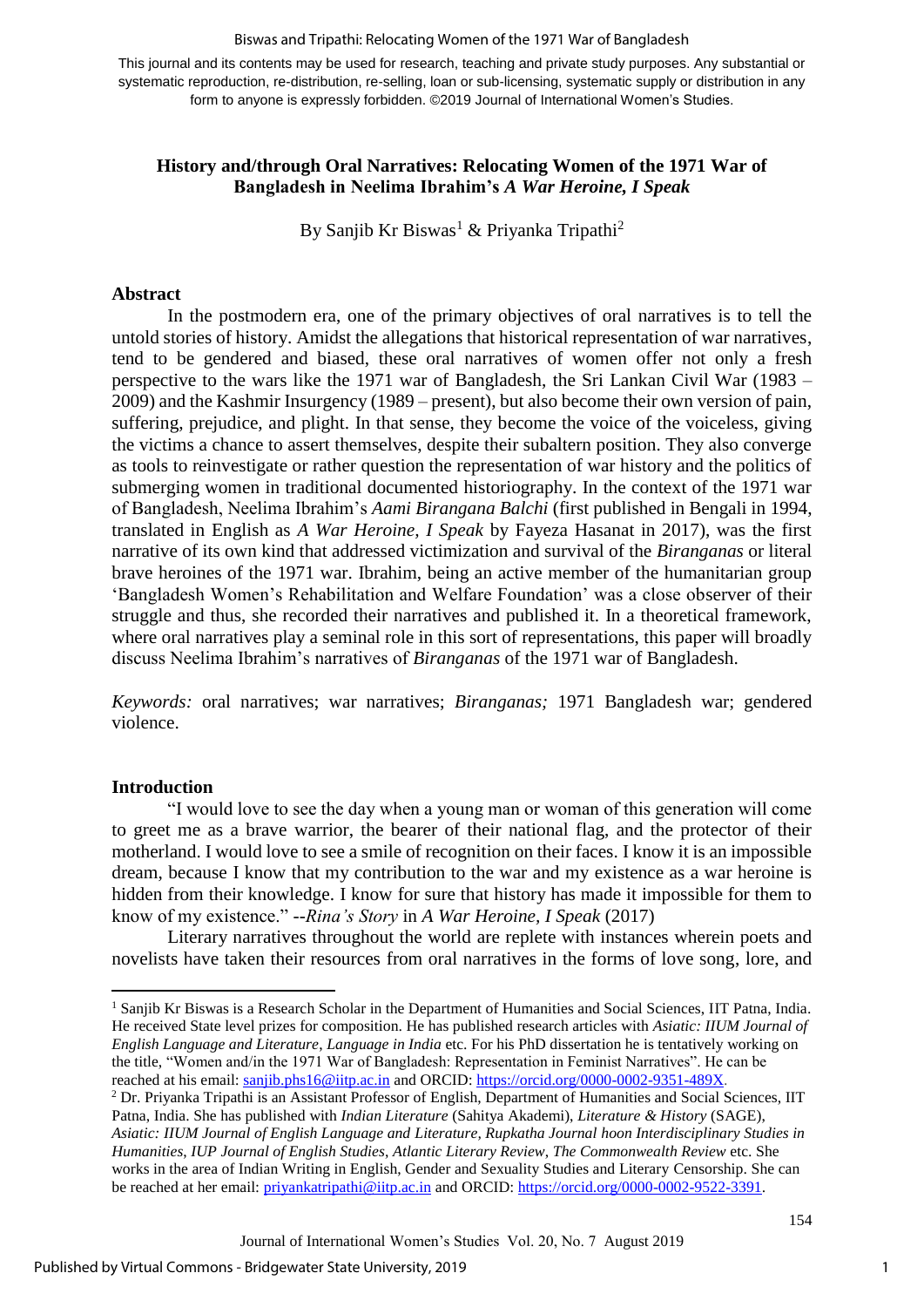memory to compose literary texts (Chamberlain and Thompson, 1998, p. xiv). In the warafflicted world of the twentieth and twenty-first centuries, oral narratives narrate the untold stories of the victims of wars often challenging the otherwise biased historical narratives of a state. Historical narratives, therefore, become an important site of gendered representation and history as a discipline has thoroughly remained a male's domain (Woolf, 1929, pp. 37-38). It has conveniently overlooked women's participation and their victimization in wars (Cook, 2006, p. xxvii). From this perspective, the Liberation War of Bangladesh in 1971 is one of the cruellest wars in world history. Ethnic as well as sectarian violence in the east wing of Pakistan by the Pakistani military caused vandalism of civilization, the death of 300,000 people and rapes of 200,000–400,000 women (Linton, 2010b, p. 194). The history of the Liberation War of Bangladesh is preoccupied with the heroism of *Muktibahini<sup>3</sup>* , but the narratives of raped women and women fighters are largely ignored in the state-sponsored historiographies of Bangladesh (Hossain, 2012). Even the record of the International Criminal Tribunal, which established in 1993 to seek international justice for the victims, is often mute about these women victims (Linton, 2010a, p. 187). In the post-war period, Sheikh Mujibur Rahman (1920- 1975), the then Prime Minister of Bangladesh, honored the raped victims of Bangladesh as *Biranganas<sup>4</sup>* to acknowledge their contribution in the freedom struggle (Murshed, 2015, p. 120). However, this recognition did not help them while facing social prejudices, hatred, and ignorance from their own countrymen (Mamoon, 2017, p. 15). As an initiative taken by Sheikh Mujibur Rahman, *Biranganas* were trained and made fit for jobs depending on their aptitude and qualification on the Bangladesh Women's Rehabilitation Board<sup>5</sup>. Bangladesh went through political turmoil even after the war ended and it reached its worst point in 1975 when Sheikh Mujibur Rahman and his family were assassinated.

However, the sustained and relentless efforts of Neelima Ibrahim, a literary scholar, Professor of Dhaka University and a social worker, to give these women voice has resulted in recording the narratives of rape victims, whom she had visited during their rehabilitation process in 1972. When she met the rape victims and stretched her hands to support and empower them, they shared their tales of suffering and experiences of prejudice with her. Ibrahim recorded narratives of approximately thirty-forty rape victims, and from those, she selected seven, to compile her book *Aami Birangana Balchi* (first published in Bengali in 1992).

Building its framework upon human subject research and contemporary Human Rights discourse, this research paper attempts to reconstruct the traditional historiography of the 1971 War of Bangladesh from a feminist point of view. In its effort to relocate the position of women in this war, the paper examines various war narratives pertaining to women, with a broad focus on the English translation of Ibrahim's book, *A War Heroine, I Speak* (translated by Fayeza Hasanat and published in 2017).

# **Oral Narratives as the Tales of Humanity**

In the socio-political context of our times, one can declare, "Human Rights campaigns also require that stories—especially of Rights being denied—be told" (Nayar, 2016, p. xi). Life history writing through the recording of interviews (with appropriate interventions of criticism and theory) has emerged as a crucial form of human rights storytelling (Smith, 2011, p. 10).

**.** 

<sup>&</sup>lt;sup>3</sup> Muktibahini refers to the Bangladeshi freedom fighters who collaborated with the Indian Army to liberate their nation from Pakistan.

<sup>4</sup> *Biranganas* refer to the brave heroines of the war.

<sup>5</sup> The Bangladesh Women's Rehabilitation Board was set up in Dhaka, Bangladesh in 1972 to aid the rape victims of the war with trainings, education, jobs, and shelter. It also aimed to protect them from social outrage in a society where rape is considered a taboo topic.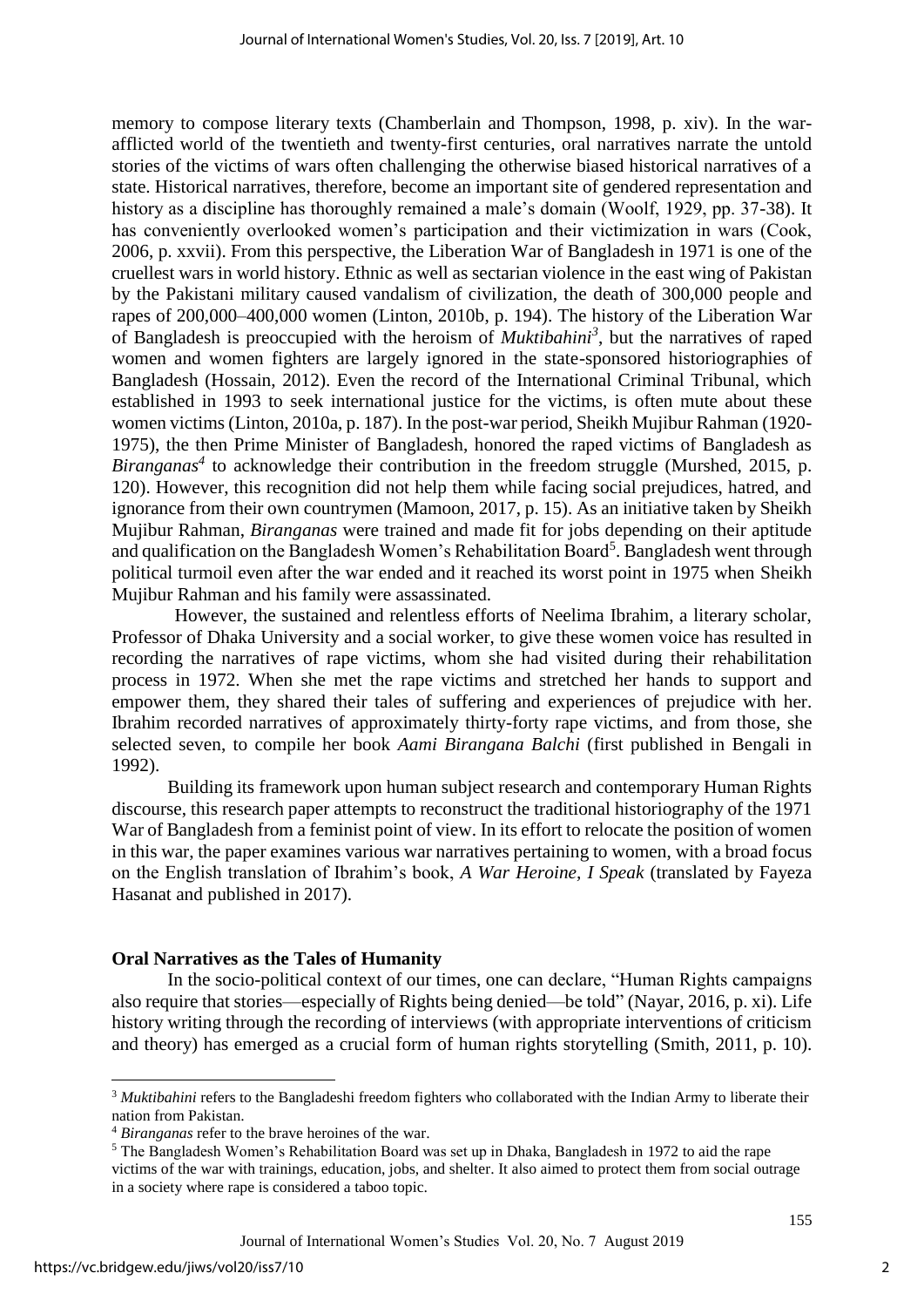Our lives, education, upbringing, and idealism all are contingent upon the narratives around us for "[w]e are born into webs of narrative: micronarratives of familial life and macro narratives of collective identity, codes of established narratives that define our capacities to weave individual life stories" (Whitlock, 2007, p. 11). These narratives are inseparable from history as the former owes its roots to the latter (Bruggemeier, 1986, p. 5).

Jean-Marie Schaeffer defines the tradition of oral history as "[w]ho says what in which channel to whom with what effect?" (qt. Portelli, 1998, p. 25). Oral history, in the form of an interview, can build vital narrative empathy because it permits the democratization of literature. It helps to develop a discourse of human rights for a nation because, "the individual's memories in human rights texts become a subset of the national narrative with its sub-narratives of atonement, forgiveness, justice, truth, and reconciliation" (Nayar, 2016, p. 128). Moreover, war narratives by civilians are popular forms of oral narratives, "[s]ince the era of air-raids, civilians have their war tales" (Portelli, 1998, p. 27). However, the narratives of war by men and women are different in their content and approach. Men's stories are preoccupied with heroism of the battlefield and diplomatic missions, whereas women's narratives are marked by the issues related to "health and hospital" (Portelli, 1998, p. 27). One of the reasons for such a difference is the compartmentalised lifestyles of women during wartime. The recent narratives unearth the facts that women have participated as active fighters in many wars throughout history. Though history has typically bypassed the contributions of women, women have emerged as active soldiers in significant armed conflicts—including World War II, in which Soviet women participated on a large scale (Cook, 2006, p. 543).

# **Narratives of** *Biranganas*

*Biranganas* or brave heroines, emerged as rebellious women in the popular culture of Bangladesh following the Liberation War of 1971, but their title hardly brought them the honor they deserve. They sacrificed as much as their male counterparts, but unlike the men, their voices have been silenced, and they are marginalized. The post-independent historiography of Bangladesh has scarcely dealt with the real suffering of *Biranganas* (Mookherjee, 2015, p. 14). After the end of the 1971 Liberation War of Bangladesh, many *Biranganas* fled with their Pakistani perpetrators to escape the shame of being unwanted in the country for which they cherished their dream (Ibrahim, 2017, p. 38). Even when the brutality of war ceased in the country, brutality for *Biranganas* continued. A number of families in Bangladesh killed their abducted daughters to rid them of the shame of society, and few of them excommunicated the rape victims (D'Costa, 2013, p. 195). The exact number of *Biranganas*, their role in the historical war, and their plight in post-colonial Bangladesh have remained controversial issues of discussion for almost half a century. It took more than two decades to amass the oral narratives of *Biranganas*, because the socio-political condition of Bangladesh would not accommodate their heroic deeds. Instead, these women were referred to as *khota*<sup>6</sup> (Mookherjee, 2006, pp. 434 - 35). Neelima Ibrahim's *Aami Birangana Balchi* (*A War Heroine, I Speak*) was the beginning of a genre that revolutionised not only the genre of storytelling, but also a feminist revisiting of history. After her publication, other South Asian authors and scholars began to work on the narratives of *Biranganas*. It is estimated that 200–300 narratives have already been recorded (Mamoon, 2017, p. 15).

However, these narratives have faced their own share of criticism. Not only was their authenticity challenged but critics also questioned the role of the academics, historians, interviewers, and editors in the documentation of these narratives. Rigoberta Menchu,

<sup>&</sup>lt;sup>6</sup> *Khota* is a Bengali slang word meaning "polluted women".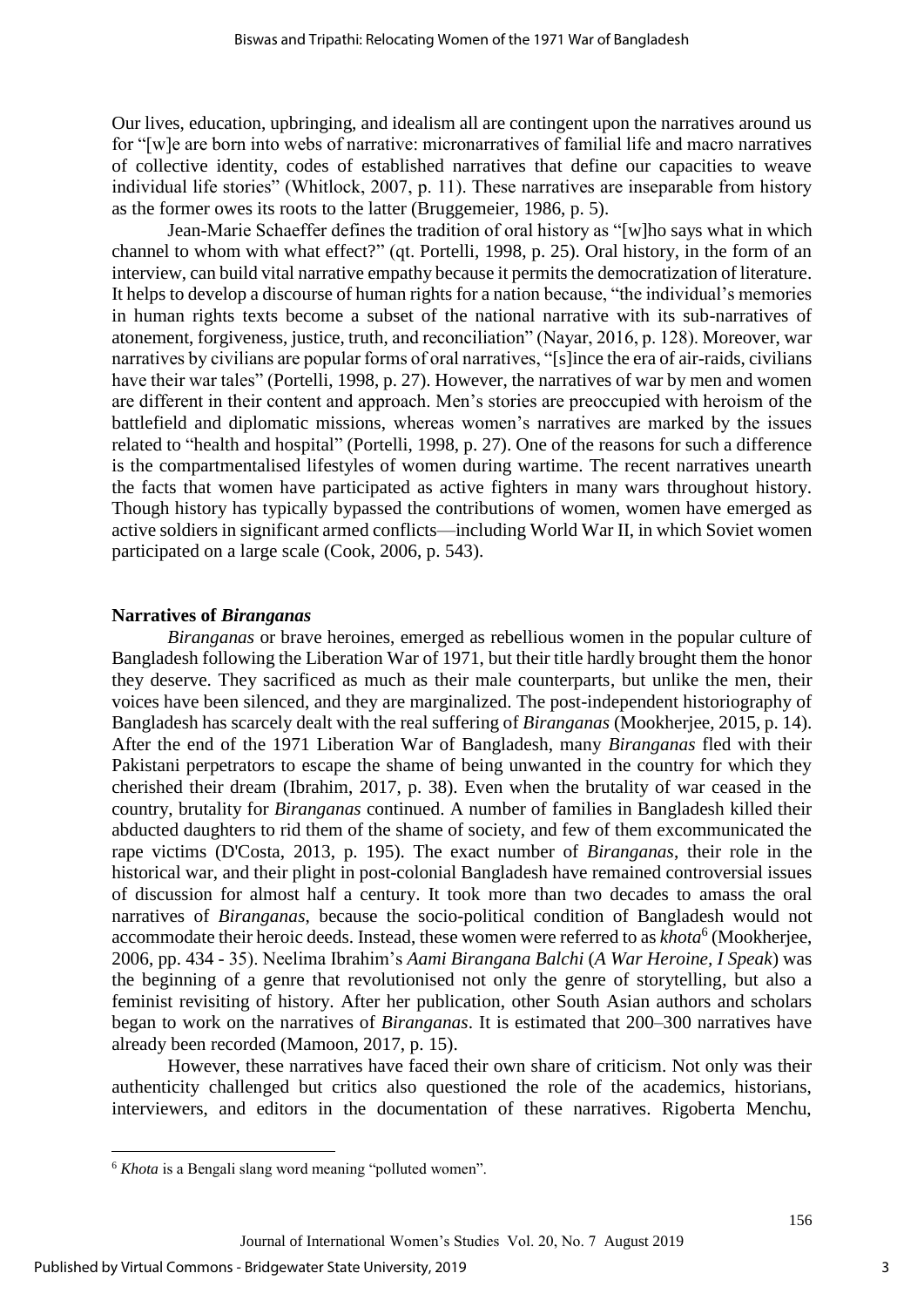Binjamin Wilkomirski, and recently Sarmila Bose have been blamed for fabricating the narratives of victims. Rigoberta Menchu, a memoirist who recorded the killing of her family members along with other Mayan Indians by the Guatemalan army, was charged for fabricating her narratives. Her claim to be an eyewitness of the event was vehemently challenged by establishing that she was living far away in a Mexican school during the genocide (Peskin, 2000, p. 39). In a similar way, the documentation of gendered violence in the Liberation War of Bangladesh by Sarmila Bose in *Dead Reckoning* (2011) is alleged to be inauthentic and unreliable. Fortunately, Bose's claim has been dismissed by most academicians. Nayanika Mookherjee wrote, "to take Bose's word for it would be an unfortunate misreading" (2011). Despite the controversy, Neelima Ibrahim's account of *Biranganas* remains one of the most cited works among those writers dealing with gendered violence of the 1971 war in Bangladesh. Noted academic writings on rape victims of the 1971 war of Bangladesh incuding Nayanika Mookherjee's *The Spectral Wound: Sexual Violence, Public Memories, and the Bangladesh War of 1971* (2015), Yasmin Saikia's *Women, War and the Making of Bangladesh: Remembering 1971* (2011), and Sarmila Bose's *Dead Reckoning: Memories of the 1971 Bangladesh War* (2011)—have drawn heavily from Ibrahim's work.

#### **Narratives in** *A War Heroine, I Speak*

*A War Heroine, I Speak* recounts the struggle and survival of seven rape victims of the 1971 war in Bangladesh. Ibrahim's narratives resurrected the significant role of women in the otherwise hibernated tales of the Liberation War of Bangladesh in 1971. She was successful to a certain extent in showcasing women's equal participation and questioning the unequal treatment women received during the war and its aftermath. While men were conferred the honor of heroism, women were nothing more than objects of pity. Commenting on their plight, Ibrahim says that the countrymen would have preferred the dead bodies of the violated women rather than finding them living and breathing (2017, p. 57). However, being a social worker and humanitarian, Neelima believed that *Biranganas* had the right to live with dignity in their free country. She initiated her efforts for the empowerment of the raped women because "[w]omen form an essential half of any society, even in conflict" (Karam, 2001, p. 2).

The narratives in *A War Heroine, I Speak* deal with "not merely with the wrongs done to the women in 1971 but the way they sought to rebuild the lives afterward, sometimes abetted by a few humane onesthey came across, but sometimes slighted and insulted by some unfeeling ones" (Ibrahim, 2017, p. ix). Dr. Fayeza Hasanat of University of Central Florida, Orlando, translated the book into English (2017) so that it could attain global exposure. The translated version contains major structural changes; the translator has sub-divided the chapters and titled them, unlike the spontaneous narratives of the Bengali version. The narratives, which are derived from several interviews, adopt fictional names because publicizing the names of the rape victims would have negatively affected the social lives of the *Biranganas*.

The first chapter of the book introduces Tara Nielsen, a *Birangana* who had migrated to Holland after being displaced from her own country, independent Bangladesh. Neelima Ibrahim met her at a dinner party in Copenhagen where she had gone to attend the annual board meeting of The International Alliance of Women (Ibrahim, 2017, p. 3). Within a few minutes of conversing with her, Ibrahim recognized that she was Tara Banerjee, a Hindu girl from Bangladesh. She had met her in the operation theatre in the rehabilitation centre. Tara was kidnapped and raped by her fellow countrymen and then handed over to the Pakistani military for prolonged torture. The cannibalistic nature towards Tara continued in the military camp till December 16, the day of Bangladesh's victory from Pakistani rule. During the 1971 war in Bangladesh, Bangladeshi women were not only victimized by the Pakistani perpetrators but

4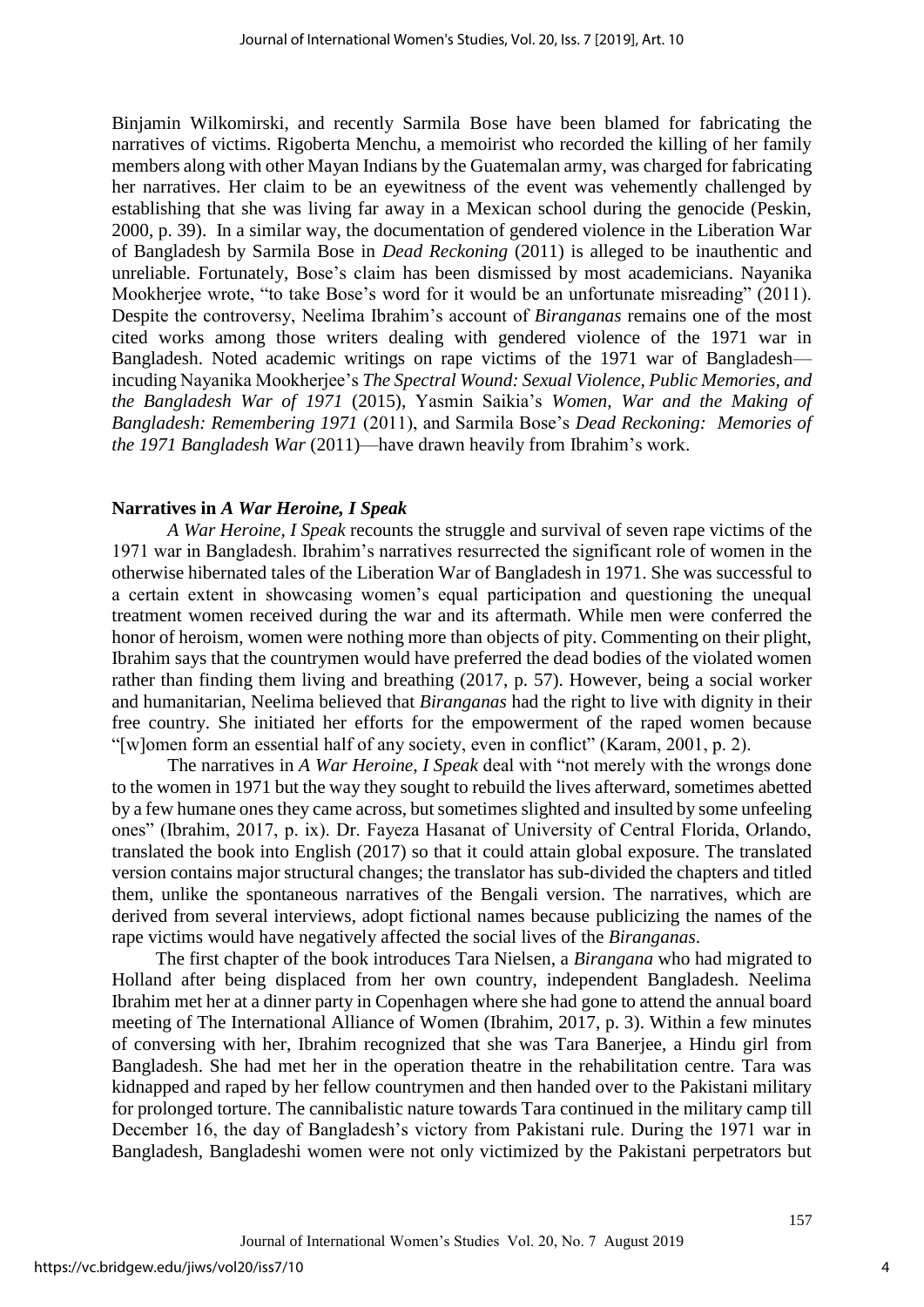also kidnapped and raped by the pro-Pakistani Bengali people and the Bengali nationalists (Saikia, 2004, pp.  $279 - 81$ ). In the words of Tara:

The first man to brutalize me physically in that hospital was a Bengali. I was too weak to fight back and too shocked to absorb the truth that a Bengali man had violated my honor instead of trying to save me. My head was not strong yet, and my body lay powerless, as I was being dishonored by a bestial Bengali man. (Ibrahim, 2017, p. 11)

After her abduction, Tara escaped from her own nation and migrated to Holland. There she became a nurse and married a doctor to live a dignified life.

Chapa, another Hindu girl in the sixth narrative "Fatema's Story" also met the same fate, but she was not fortunate enough to escape from the country. Her father was a rebellious figure in the Language Movement<sup>7</sup> of 1952 in East Pakistan and her elder brother had also joined the freedom struggle. After losing her family in the war, she was raped by hundreds of Pakistani perpetrators. Her suffering continued even after independence when neither her family's sacrifice nor her suffering was recognised by the nation. Her only identity was that she was a Hindu girl raped by Muslims, and hence ostracised by society (Ibrahim, 2017, p. 121). The portrayal of victims' plight in the literature by Neelima Ibrahim, Nayanika Mookherjee, Yasmin Saikia, Tahmima Anam, and others indicates that nine months' physical abuse and psychological torture in the lives of raped victims was followed by their struggle for identity in a free state. Hence, they were left with the options of migration, suicide or ongoing psychological and physical torture.

Migration for the sake of gaining an identity, a vital postcolonial stance, is apparent in Ibrahim's narratives. If during the war *Biranganas* migrated for the sake of their lives and chastity, then after the war they migrated to Pakistan, India and other countries to restore their identity from the position of defiled women. In her narrative, Ibrahim recounts the experience of thirty rape victims who moved to Pakistan with their perpetrators rather than living in a country because "[a] home was not a place for a woman whose body was used by hundreds of men" (Ibrahim, 2017, p. 41). The second chapter of *A War Heroine, I Speak* titled "Meher Jan Speaks" narrates the heart-wrenching story of a fourteen-year-old girl who was raped for nine months in the military camp. Following her victimization, she migrated to Pakistan with one of her perpetrators only to restore a dignified identity. When Neelima Ibrahim approached this young girl to stay in Bangladesh, she was mature enough to foresee her plight and suffering in her own country. Hence, she decided to migrate to Pakistan after marrying her sixty-year-old rapist rather than being pushed to the corners. Meher told Neelima:

I was young in age, but my experience had already told me that there would be no peace or happiness for me in the new country; no one would stand by me. No one came to save me the day these brutes abducted me from my own house; in fact, people from my village helped these animals to collect us as one of their sex toys. (Ibrahim, 2017, p. 37)

After the end of the war and during the resolution process, women continued to be treated as sex objects because their male counterparts did not allow them to forget the brutality, which

1

<sup>7</sup> The Language Movement in 1952 was initiated by the students and youngsters of East Pakistan to protest against the Pakistani Government's decision to impose Urdu as the only national language of East Pakistan, where most of the people's mother tongue was Bengali. On 21<sup>st</sup> February 1952, many student revolutionists of Dhaka University were shot dead by the then Pakistani police. In 1999 UNESCO declared 21<sup>st</sup> February as the International Mother Language Day to commemorate their sacrifice for their mother tongue.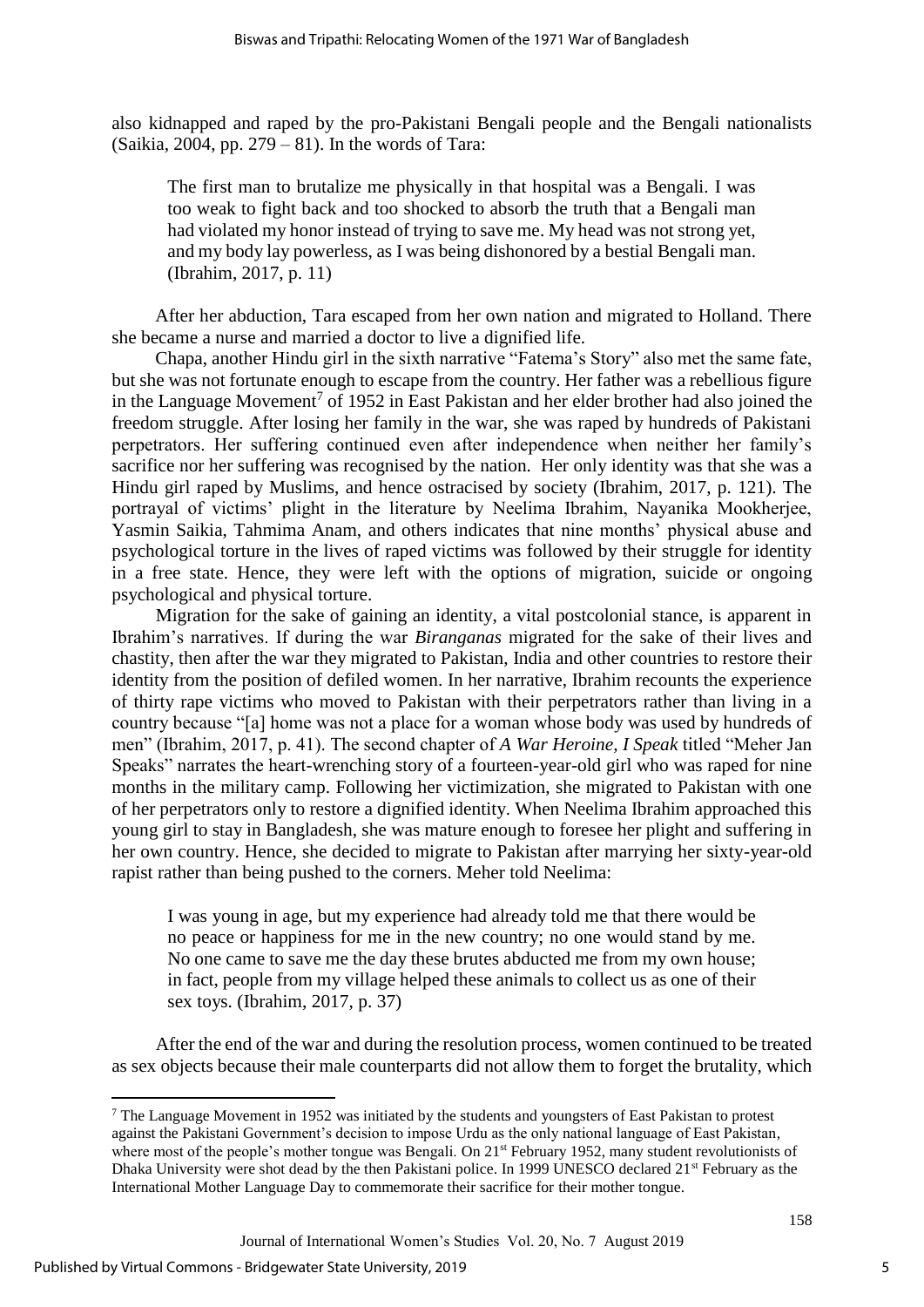they experienced during the war. Their experience is similar to women, who had been very courageous fighters and peacemakers during wars in different areas of Africa and Asia, became victimised as objects in war-torn societies by their men (Meintjes, 2011, pp. 4-5). Ibrahim's narratives include Bengali women who were physically and psychologically tortured after they had returned from their war imprisonment. In the seventh narrative of Ibrahim's *A War Heroine, I Speak*, Mina, a *Birangana* was blamed and driven away from her home by her husband who accused her of begin violated by Pakistani perpetrators. It is evident that women became soft and vulnerable targets in every palpable conflict in Bangladesh--socio-political, gendered, or ethnic.

A huge number of Biharis<sup>8</sup> migrated to East Pakistan after the partition of 1947, and they accepted the support of Pakistani perpetrators in the 1971 genocide through religious and ethnic connections (Saikia, 2004, p. 275). The seventh narrative in Ibrahim highlights the survival strategy of Fatema, a victim of the ethnic conflict between the Bengali and Bihari communities during the 1971 war. Fatema was a free-spirited girl in Khulna and was raised by the radical religious group primarily led by Biharis living in East Pakistan. The intensity of violence imposed upon her by the allied groups of pro-Pakistani Bengali, Bihari, and the Pakistani military is narrated in the following lines:

Nasir Ali snatched my little brother from me and thrashed him on the street. I heard Pona crying for help, and then I saw his skull break into pieces. My brother's brain jumped out of his tiny head and fell like a lump of blood on the pavement. Nasir and his team dragged me towards their housing estate… Nasir Ali and his father took turns in raping me and then handed me over to other men of their community. (Ibrahim, 2017, p. 117)

Such references of ethnic conflict between Urdu speaking Biharis and Bengali speaking Bangladeshis became a controversial issue in the successive narratives recorded by academicians such as Yasmin Saikia and Sarmila Bose. Yasmin Saikia and Sarmila Bose documented one kind of counter-narrative by Bihari women in their books *Women, War and the Making of Bangladesh: Remembering 1971* and *Dead Reckoning: Memories of the 1971 Bangladesh War* respectively to show that Bihari women were also victimized by the Bengali nationalists in Bangladesh after the end of 1971 war.

After the end of the 1971 war in Bangladesh, the abducted women in Pak military camps were rescued by the joint force of the Indian army and Bengali nationalists. The victory slogan could not solace the minds of those women who spent deplorable lives and endured cannibalistic torture for nine months in those camps. Their countrymen were not proud of their courage; rather they were ashamed of their being alive. Ibrahim's narratives minutely show the concerns of the countrymen in a free nation regarding their war heroines. On the day of victory, the nation glorified the deeds of male freedom fighters, but it conveniently denied the contribution of the war heroines as co-warriors (Ibrahim, 2017, p. 57). Neelima Ibrahim, in the third narrative of *A War Heroine, I Speak,* discusses the crisis of identity of a *Birangana* named Rina in postcolonial Bangladesh. Rina's story explains that during wartime, a Bengali woman was thought to be dignified if she were treated as a personal attendant to an army officer. Being an educated, pretty, and smart girl in the group, she became the personal sex slave of an officer and submitted herself to his greed, because she knew that it was better to submit to one man's lust than to be abducted by a group of hungry beasts. Still, Rina was attacked publicly with her new identity of a "Bengali whore" even by a group of little Bengali boys, and she knew that

**.** 

<sup>&</sup>lt;sup>8</sup> Biharis refer to the people of an ethnic community that originated from the state of Bihar, India.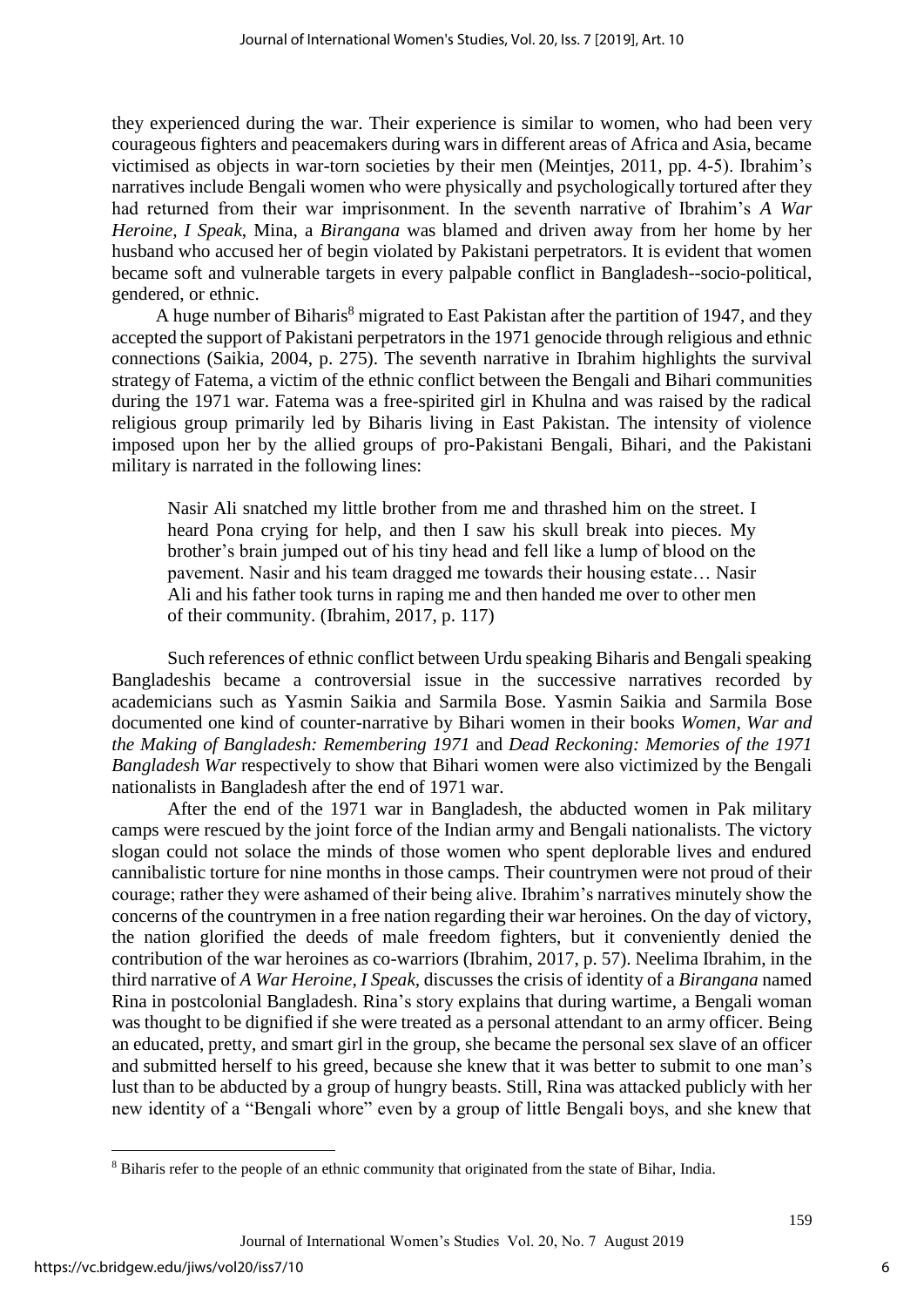her fate was that of Lady Macbeth's. She laments, "all the perfumes of Arabia were not enough to cover my crime" (qt. by Ibrahim, 2017, pp. 60-61). Rina, like Meher Jan, decided to escape to Pakistan to get rid of this shame. When persuaded to stay back, she declared: "I would rather go to Pakistan and spend the rest of my shame-filled life with these monsters. Handling these animals would be easier than confronting my loved ones" (Ibrahim, 2017, p. 64). In the fourth narrative titled "Shefali's Story," *Biranganas* appear to be excommunicated, mute, silent, and marginalized. According to the narrative, their presence in a marriage ceremony was considered inauspicious (Ibrahim, 2017, p. 86). Such representation of valiant women of the 1971 war shows that the nation's independence brought honor and dignity for the male freedom fighters, but also gave opportunity to people who fled like cowards to save themselves. At the same time, it bore no fruit for the *Biranganas*, who sacrificed the most (Ibrahim, 2017, p. 69).

The narratives of the rape victims documented by Neelima Ibrahim not only represent the stories of struggle of *Biranganas* but also explore contemporary social and political movements in Bangladesh. The genocide in Dhaka on  $25<sup>th</sup>$  March 1971, followed by the imprisonment of thousands of intellectuals and women is an often-discussed topic here. Most of the rape victims were kidnapped by the Pakistani military (associated with pro-Pakistanis) in the darkness of the night (Ibrahim, 2017, p. 78). Other topics discussed in fragmented narratives include the general elections of 1970, Mujib's winning, the Agartala conspiracy case, Mujib's imprisonment, the freedom struggle, independence and Mujib's assassination in 1975. In post-war Bangladesh, *Biranganas* shamefully observed that local perpetrators escaped their fate, claiming themselves as the saviors of the nation by joining local politics (Ibrahim, 2017, p. 84). In the fifth chapter "Mayna's Tale", the narrator also records how the treacherous Bengali people or *Razakars*<sup>9</sup>, hid behind the mask of patriots and crossed their line to shout the slogan *Joy Bangla*<sup>10</sup> (Ibrahim, 2017, p. 101).

Neelima Ibrahim's narratives also focus on the transformation of rape victims into courageous women, social workers, and unacknowledged heroes of the nation. Despite being raped, victimised, discriminated against, displaced, and threatened, these women sustained their courage to bring about change in society. Unlike war narratives, Ibrahim's narratives are not always gloomy. Rather, these narratives occasionally represent glorious sides of humanity during the war and its aftermath. The partition of 1947, which divided India into the two nations of India and Pakistan, took place on account of the religious identity of the majority. But Bangladesh defied the motif of partition and proved that culture and ethnicity can also be major identity markers. When the post-partition society of South Asia was preoccupied with hate politics, the bonding between the Hindus and the Muslims in Ibrahim's narratives offers another lens. In one such reference, a Hindu rape victim Shefa encouraged her son Jogi to remember the generosity of the Indian soldier Joginder, who called her mother after rescuing her from the den of Pakistani perpetrators (Ibrahim, 2017, p. 82). War brought Fatema and Chapa into a relationship of caring sisters, beyond their religious beliefs, and Chapa became another daughter and the replacement of Fatema's dead brother to her mother (Ibrahim, 2017, p. 122). The narratives of the rape victims, such as the narratives of Tara, Mayna, and Fatema mention few kind-hearted Bengali men who strongly supported the rape victims, married them and helped them to build their identity. Neelima Ibrahim herself, Moshfeka Mahmud (the director of the rehabilitation centre), the attending doctors, the nurses, and many other social

<sup>9</sup> During the Liberation War of Bangladesh, some Bangladeshi people made alliances with the Pakistani military to initiate genocide and rape, popularly known as *Razakars* or pro-Pakistanis.

<sup>&</sup>lt;sup>10</sup> *Joy Bangla* is a slogan in Bangladesh since the 1971 freedom struggle, popularised by Sheikh Mujibur Rahman, the first Prime Minister of Independent Bangladesh. It means the 'victory of Bengal.'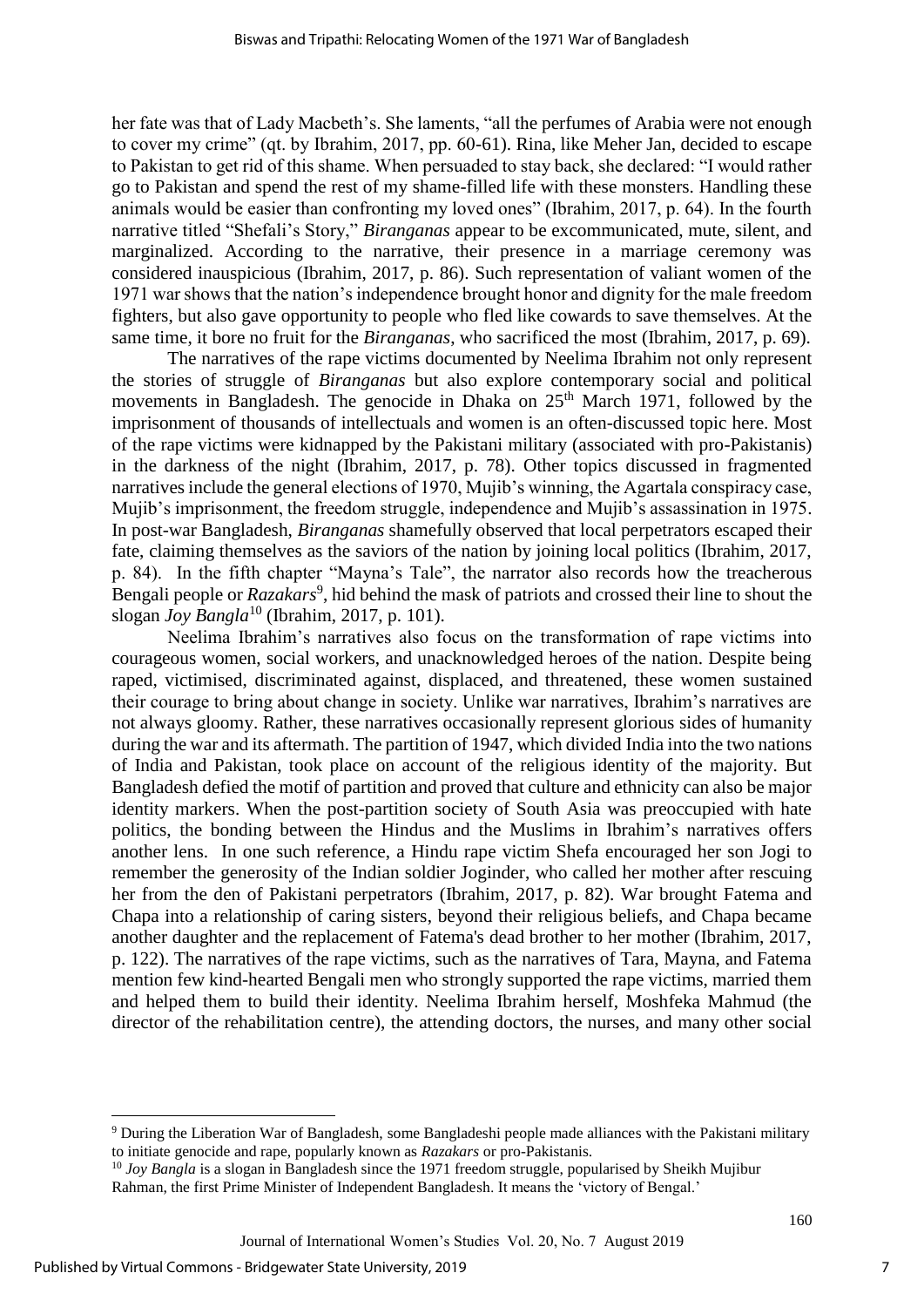workers came together to rehabilitate the rape victims through treatment, abortion, adoption of war babies, education, empowerment, and jobs. *Bangabandhu*<sup>11</sup> Sheikh Mujibur Rahman, the founding father of the nation, appeared dedicated to addressing the concerns of *Biranganas* and referred to them as "brave mothers" (Ibrahim, 2017, p. 18).

## **Conclusion**

To conclude, oral narratives in Neelima Ibrahim's *A War Heroine, I Speak* unearth the untold stories of marginalized women of the 1971 war of Bangladesh. With opportunities to voice their suffering, they have restructured the course of traditional historiography where women have had little representation. According to Spivak, if the problem of representation can be side-lined through support and opportunity, the marginalized and the oppressed can speak for themselves (1988, p. 25). Neelima Ibrahim has documented oral narratives into a literary masterpiece through her lively portrayal of the experience of the raped victims who can speak for themselves: "Any life story, whether a written autobiography or an oral testimony, is shaped not only by the reworkings of experience through memory and re-evaluation but also always at least to some extent by art" (Chamberlain and Thompson, 1998, p.1). Ibrahim's portrayal of the suffering of humanity—and the capacity to rebuild—proves this truth. The dignified voice of Rina, a *Birangana* signfies the courage and spirit they sustain after enduring a series of physical and mental torments when she utters, "I am a woman warrior, and no coward can have me!" (Ibrahim, 2017, p. 71). Along with the stories of suffering, prejudice, and pervasive silence, other vital points of Ibrahim's narratives are the showcasing of women's empowerment and Hindu-Muslim unity in a war-torn country. The narratives speak of the dreams of acceptance in the country for which the victims sacrificed their youth, chastity, family, and belongings. Despite the hurdles they continuously face, despite the silence brooding over their lives, a war heroine still dares to say: "I will still keep dreaming that, one day, they will recognize me, not as a victim of the war, but as a brave hero" (Ibrahim, 2017, p. 75).

In spite of being the first authenticated version of victims' narratives of the 1971 war, Ibrahim's collection has some shortcomings. The issues which are uncovered in Ibrahim's narratives are violence against women during the peace process, women's agency in post-war conflicts, victimization of non-Bengali Bihari women in Bangladesh, and women's active participation in the armed conflict. In the contemporary global context, women contribute to war and play significant roles in the peace processes in the aftermaths of war. The United Nations recognized such presence of women in peace-making when the United Nations Security Council Resolution 1325 on "Women, Peace and Security" was passed in 2000 (Nanda, 2018, p. 21). Ibrahim's narratives ignore certain positive sides of women's agency in war; the narratives hardly bring any instance of women's direct involvement in the freedom struggle bearing arms and guns. 1971 was a remarkable year in the history of South Asia due to women's agency in two major conflicts: the Naxalbari conflict in India and the Liberation War in Bangladesh (Roy, 2019). A few recent narratives, including Tahmima Anam's novel *A Golden Age* (2007) and Dilruba Z. Ara's *Blame* (2015) bear many such references where the traditional image of women as merely a victim of war is removed; they are rather active participants in armed conflict. Tareq Masud's documentary *Muktir Katha* (2009) is a tale of the heroism of women freedom fighters in the 1971 war in a remote village of the Faridpur district of Bangladesh. These films and novels all are based on the real-life narratives of women who were directly associated with the 1971 war but remained swept under the rug of mainstream historiography. Another gap in Ibrahim's narratives is that they document the

<sup>&</sup>lt;sup>11</sup> Sheikh Mujibur Rahman, the founding father of Bangladesh, is revered as *Bangabandhu*, meaning 'friend of Bengal.'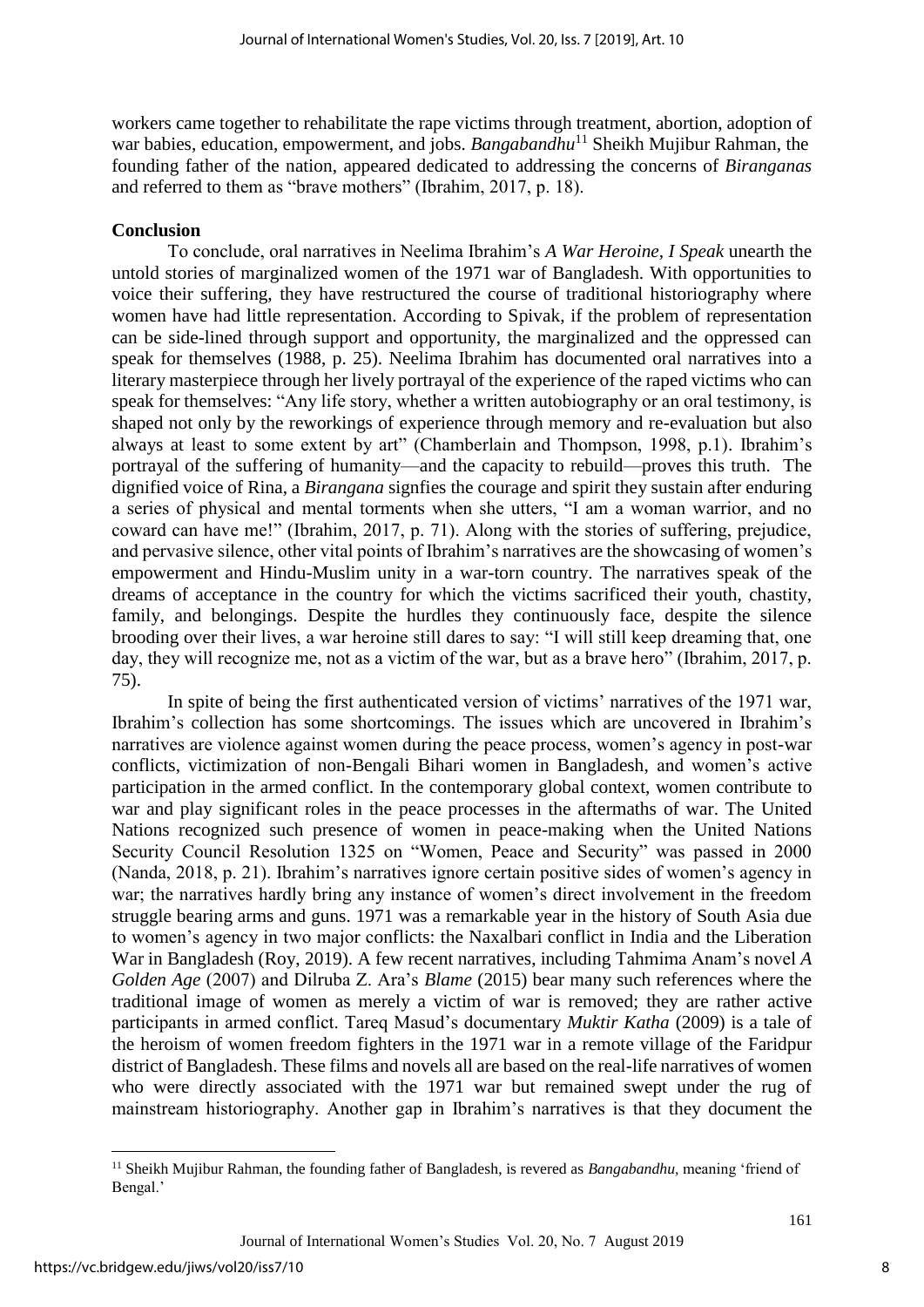struggle of Bengali women in the 1971 war in particular and not the struggle of women in eneral. When the recent studies by Bangladeshi as well as international academicians such as Dilruba Z. Ara, Yasmin Saikia, and Sarmila Bose clearly state that Bihari women were also victimized by the Bengali nationalists through motif of revenge following the end of the 1971 war of Bangladesh, one wonders why Ibrahim's narratives remain silent in this regard.

Nonetheless, Ibrahim's narratives of *Biranganas* or raped victims of the 1971 war have definitely contributed a fresh perspective to the successive studies of gendered violence in the 1971 war. The publication of her book during a time of high sectarian violence and the rise of communalism was not easy; she had to struggle to establish the rights of raped victims in their own country through the portrayal of the subaltern voice of women. In literature, if the knowledge of human rights "is practiced (sic) in just the right amount, and with just the right degree of restraint, [it] can bring about a cultural transformation that will leave liberal democracy secure" (Meister, 2012, p. 94). The establishment of subaltern voices defying the male-dominated national narratives of Bangladesh has resulted in many successful outcomes that strengthened the spirit of the Liberation War and liberal democracy in Bangladesh. The recent trials of the pro-Pakistani *Razakars* living in independent Bangladesh prove to be a victory of the narratives of rape victims, because they play important roles in the trials and the executions of the perpetrators. Her narratives make an important intervention to the aim of Human Rights Discourse, to "exhort passive supporters of the old regime to become active opponents" (Meister, 2012, p. 97). Knowledge of the past from the perspective of the victims, as well as the perpetrators, is required to include the experiences of those who dwell in a posttraumatic society (Gramuglia, 2008, p. 151). Ibrahim is not an outsider; she had been engaged in the rehabilitation process of the rape victims of the 1971 war and its aftermath. Despite the shortcomings, Ibrahim's narratives of rape victims of the 1971 war of Bangladesh in *A War Heroine, I Speak* prove to be vital weapons for instigating transnational justice and raising consciousness in Bangladesh. At the same time, they contribute to academia by emphasizing the critical necessity of feminist narratives to both reveal and validate historical truthsregarding genocide and rape.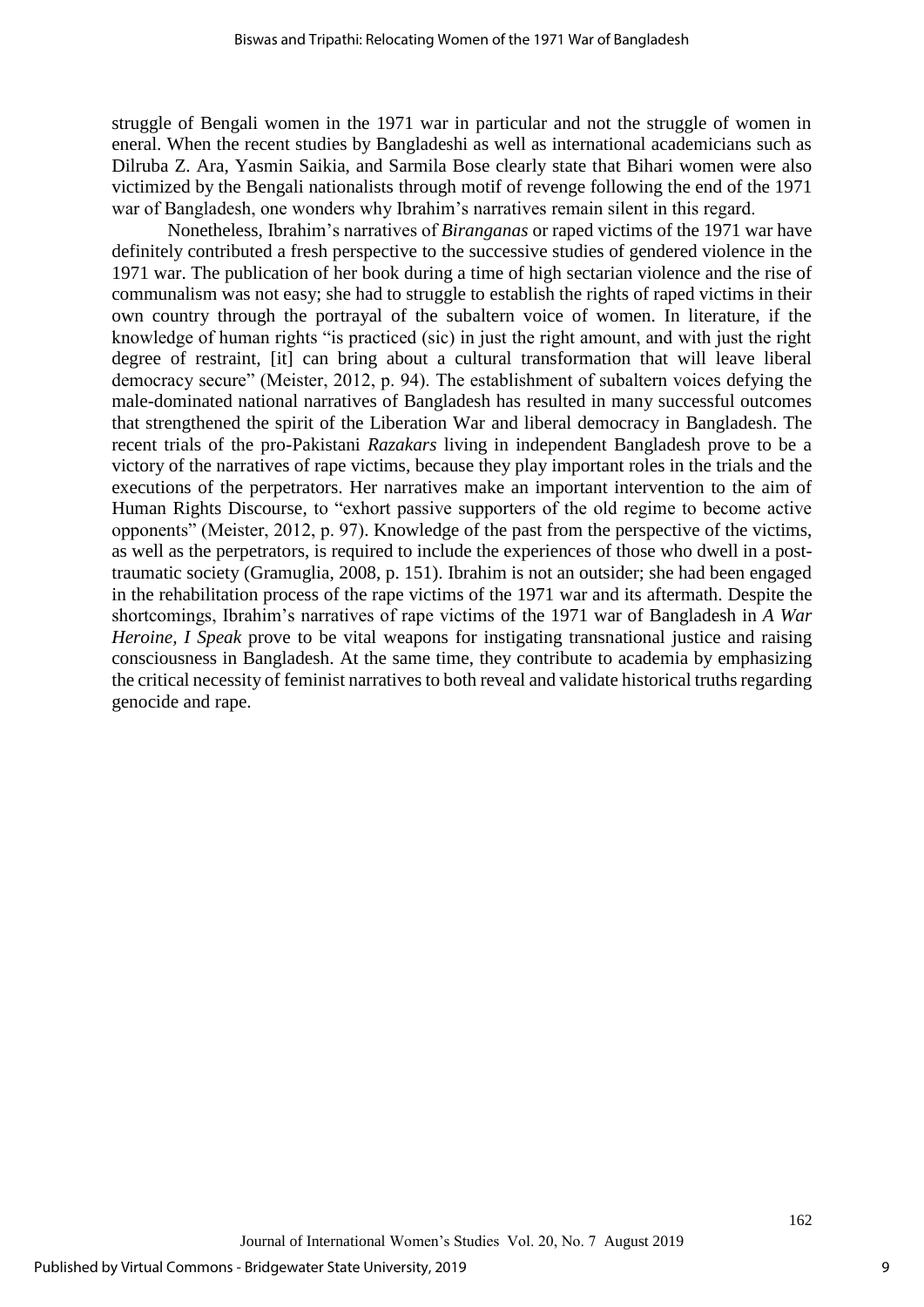# **References**

- Bose, S. (2011). *Dead reckoning: Memories of the 1971 Bangladesh war.* Karachi: Oxford University Press.
- Bruggemeier, F. J. (1986). Sound of silence: History, narrative, and life-recollections. *Poetics*, 15, 5-24. doi: 2010.1016\_0304-422x (86)90029-x
- Chamberlain, M., & Thompson, P. (2014). *Narrative and genre*. London: Routledge.
- Cook, B. A. (2006). *Women and war: A historical encyclopedia from antiquity to the present*. California: ABC-Clio.
- D'Costa, B. (2013). *Nation building, gender and war crimes in South Asia*. New York: Routledge.
- Gramuglia, P. M. (2009). Unsettling accounts: Neither truth nor reconciliation in confessions of state violence - by Payne, Leigh A. *Bulletin of Latin American Research, 28*(1), 150- 151. doi:10.1111/j.1470-9856.2008.0293\_17.x
- Hossain, A. (2012, May 28). 1971 Rapes: Bangladesh cannot hide history. Retrieved from https://www.forbes.com/sites/worldviews/2012/05/21/1971-rapes-bangladesh-cannothide-history/#4e351a1e16df
- Ibrahim, N. (1994). *Aami birangana balchi.* Dhaka: Jagroti Prokashon.
- ---. (2017). *A war heroine, I speak* (F. Hasanat, Trans.). Dhaka: Bangla Academy.
- Karam, A. (2001). Women in war and peace-building: The roads traversed, the challenges ahead. *International Feminist Journal of Politics, 3*(1), 2-25. doi:10.1080/14616740010019820
- Linton, S. (2010a). Bangladesh and the prosecution of international crimes from the 1971 war of independence from Pakistan. *Criminal Law Forum, 21*(2), 187-190. doi:10.1007/s10609-010-9119-8
- ---. (2010b). Completing the circle: Accountability for the crimes of the 1971 Bangladesh War of Liberation. *Criminal Law Forum, 21*(2), 191-311. doi:10.1007/s10609-010- 9121-1
- Mamoon, M. (2017). *Birangana 1971: Saga of the violated women*. Dhaka: Journeyman Books.
- Meintjes, S. (2011). The aftermath: Women in post-war reconstruction. *Agenda, 16*(3), 4-10. doi:10.2307/4066104
- Meister, R. (2012). Human rights and the politics of victimhood. *Ethics & International Affairs, 16*(02), 91-108. doi:10.1111/j.1747-7093. 2002.tb00400.x
- Mookherjee, N. (2006). Remembering to forget: public secrecy and memory of sexual violence in the Bangladesh war of 1971. *Journal of the Royal Anthropological Institute*, 12(2), 433–450. doi:10.1111/j.1467-9655.2006. 00299.x
- ---. (2011, June 8). This account of the Bangladesh war should not be seen as unbiased. Retrieved July 14, 2018, from https://www.theguardian.com/commentisfree/2011/jun/08/bangladesh-liberation-warsarmila-bose
- ---. (2015). *The spectral wound: Sexual violence, public memories, and the Bangladesh war of 1971*. London: Duke University Press.
- Murshed, T. M. Women, Islam and the state in Bangladesh: Subordination and resistance. *Swadhinata Trust*. Web. 26 July 2017.
- Nanda, S.M. (2018). Challenges for women's peace activism in South Asia, *Women, Conflict and Peace Processes in South Asia*, Benaras Hindu University, 21-22 November 2018.
- Nayar, P. K. (2016). *Human rights and literature.* New York: Palgrave Macmillan.
- Peskin, H. (2000). Memory and media: "Cases" of Rigoberta Menchú and Binjamin Wilkomirski. *Society, 38*(1), 39-46. doi:10.1007/s12115-000-1005-2